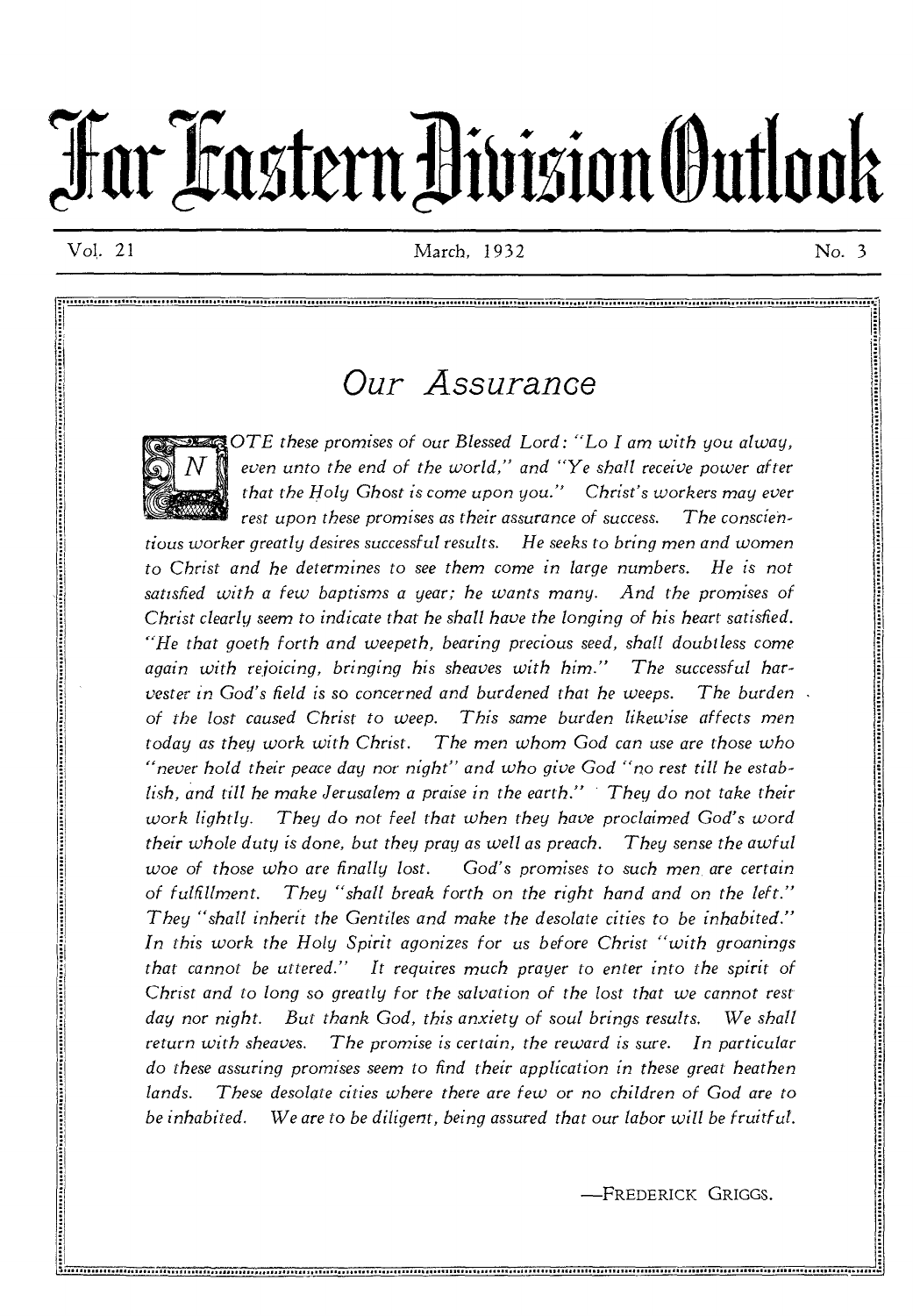#### **Faithfulness in Tithe and Offerings Rewarded •**

A poor sister of the Dog church related a story of how the Lord had so abundantly blessed her in her fishing industry. She said that because of her faithfulness in tithe paying, and in offerings, more and more fish came to her fish-net each day; and in and that in that which is much. In other words, if we are faithful stewards of earthly goods, then we will be entrusted with the heavenly treasure which is eternal life.

In my recent interview with a certain family at the La Castellana church, I ventured to ask them about their present Christian experience. In response they told me the story of how wonderfully the Lord had blessed them. They said that before they became Adventists they were very Poor peo-ple and could hardly earn their bread. The husband was a mere water-carrier and<br>the woman was "Mrs. Do-nothing" in the<br>home. They could neither read nor write<br>a single line. But when the truth came to<br>them after a year they knew how to read<br>their Bible and thei write their names, and also the figures of their tithe and offerings on the tithe-en-velope. They went on to say that because they were faithful in paying their tithes and offerings more people had asked them to carry water for them. After two years had passed this humble family had saved several hundred Pesos with which they bought a carabao and a few *cavanes* of *palay.* After another year had gone by, the Lord had abundantly blessed their crops and they bought another carabao. Now because they gave the Lord that which belongs to Him, they have several carabaos, and a hundred or more *cavanes of palay* in their storehouse, they said. These good people are determined to faithfully *pay* their tithes and offerings in order that they might help hasten the Lord's return.

"Bring ye all the tithes into the store-house that there may be meat in mine house, and prove me now herewith, saith the Lord of hosts, if I will not open you the windows of heaven and pour you out a blessing that there shall not be room enough to receive it. PEDRO R. DIAZ in "Mizpa."

#### **Triumphs of the Message in Honan**

If you will take a map of China and look for Honan, you will find it located just a little north of the center. It was into this province that Doctors H. **W.** Miller and A. C. Selmon came over twenty-eight years ago. At that time in all northern China there was not a single Chinese who believed in the third angel's message.

It was here in Honan that our first medical work was done, our first training school for workers started, and our first paper pub-lished for Mandarin-speaking China. The seeds sown then have been growing and bearing fruit ever since. All over China spread. Not long ago, Dr. Miller came to Honan and here in Yencheng at the headquarters of the Honan Mission, he spoke to a congregation of over three hundred students, nurses, workers and be-lievers. How his face beamed as he looked at this goodly company here in Honan where he had witnessed such small beginnings !

God's work in China is going forward<br>to completion in spite of difficulties. When<br>Dr. Miller first came to this country there<br>was not one believer in these nothern parts.<br>Today, in Honan alone, there is a church<br>membership created.

Just a few days ago we visited a new station where one of our workers had re-cently held a tent effort, and seventy people had signed as inquirers. When we arrived we were met by a company of over thirty

school children singing a song of welcome. We were taken to a little place of worship, given and furnished by the believers, and there we spoke to a large company of peopie, who were as attentive and quiet as any we have ever spoken to.

Just yesterday I received a letter telling me that there is a company of people out in the western part of the province asking<br>for a preacher, and also a letter from the<br>south telling of three places from which<br>calls for a preacher are coming. In the<br>north, just to the south of the Yellow River, the worker in charge of our Dung Ming chapel writes of the gift by one old brother of a large piece of land for church purposes.

What are we going to do about these interests ? They are increasing. From east and west, north and south men and women are calling for the gospel. Shall we not give them the good news of salvation? We pray that God will bless the Thirteenth Sab-bath overflow; for His name's sake, and for the sake of China.

**W.** E. STRICKLAND.

#### **Progressive Pitcairn**

Time was when Pitcairn Island seemed as remote as Tibet or the South Pole, and when one who had visited there had been to the loneliest spot on earth. Nevertheless, the romantic story of the peopling of Pit-cairn has fascinated a world ; and the teaching of the third angel's message to, and its acceptance by, all the dwellers on the island has gripped the heart of our believers

everywhere.<br>The Pitcairn Islanders have always been<br>moted for their missionary activities, even<br>in times when it was rare for a vessel to<br>pass that way. The opening of the Panama<br>Canal, however, has brought one of the<br>bro tity has been distributed to the crews of scores of passing steamers, and good amounts for missions have been collected.

H. STOCKTON in "Australasian Record."

#### **South Central Luzon General Meeting**

The general meeting for the South Central Luzon Mission was held December 22 26. This is the first meeting that has been held in this newly organized mission.<br>The site chosen was an open section just on the edge of the city of San Pablo. From our meeting we could look out and see the beautiful mountain of San Cristobal rising buy high into the air. The use of the lot was kindly given us by a Chinese friend, free of charge. He also loaned us some benches. At the close of the meeting the brethren gave him a vote of thanks for this kindness. In ad for the general meeting there was pitched a dining tent well arranged and also a young People's and children's tent where meetings for the young were held. We were all sur-prised at the large attendance. The brethren of that mission felt that because of hard times probably only a few would attend. But the first night of the meeting the tent was practically filled and as far as I know these all stayed throughout the meeting.

In addition to the workers of the Central Luzon Mission, there were in attendance from the Division Professor and Sister Griggs, Professor and Sister Bradley, and Pastor McEachern. The strong help of these brethren *was* much appreciated. From the Union there were in attendance Pastor Bergherm, Professor Cummins and the writer. Because of the many calls for medical help and counsel Dr. Hall, though very busy at the Sanitarium, managed to spend part of one day with us. He examined over eighty people while there. We were glad to have with us from the Philippine Union College Pastor Senson and also Professor Thurston. They found a number of young people who are planning to come to our school next year.

All of the departmental secretaries were re-elected. Brother Balan was elected Tract

Society secretary although at present the division of the Tract Society has not yet been made. Pastor Dalisay, the director of the South Central Luzon Mission, has ex-cellent hold of the work and the workers and brethren are standing loyally by him giving him the best of support. For this we are indeed glad. Our brethren there are con-secrating themselves and their all to the Lord for the finishing of His work, in a most inspiring way.

The Sabbath school offering which was a Christmas and Thirteenth Sabbath offer-ing combined, totalled over ?200.00. In the consecration service following, all recon-secrated themselves to the Lord and as Professor Griggs placed the needs of the world work before our brethren **P**1,030.00 was pledged, payable by November 30, 1932. This sum is to be used in the work of God throughout the world.

May the Lord continue to bless the South Central Luzon field to the saving of many souls in His kingdom.

R. R. FIGUHR, in *"Mizpa."* 

#### **After Fifty-Seven Years**

Fifty-seven years have passed since Elder J. N. Andrews, an apostle and pioneer of the advent movement, came to Europe and made Switzerland the headquarters of our work in the old world. Of all European cities which have had their names written on the pages of our denominational history, Basel will alway to Adventists around the world. Aside from the meeting place, in connection with the former publishing house and sanitarium in Basel of pioneer days—two institutions<br>which long ago have been removed from<br>Basel—the denomination has never had its<br>won chapel at that old center. Sabbath,<br>October third of this year, was a day long<br>to be remembered not believers throughout all of Switzerland. It was the day when we could dedicate our own little temple of worship, a little sanc-tuary, the erection of which our brethren and sisters longingly and patiently for many years have looked forward to. The dedicatory services were held in connection with the annual meeting of the German-Swiss Conference, and formed a very fitting climax to that excellent gathering, which had called together the largest number of believers ever gathered in annual meeting of the conference. Some of the pioneers, who were con-<br>nected with the work in Basel in the early<br>days, were in attendance. The dedicatory<br>adöress was given by the Swiss Union pres-<br>ident, P. P. Paulini. The General Confer-<br>ence was re halls and a comfortable dwelling for the local worker. The main auditorium can seat 500 people were crowded into it on the day of the decleation. The building is a very fitting dedication. The building is a very fitting me and it will serve to lend further strength and solidity to our work in the city by the Rhine.

—From the

*"Southern European Quarterly Review."* 

## **How a - Colporteur Escaped Prison**

**A** colporteur *was* arrested and brought before the Judge. He was sentenced to go to prison so many days or pay a fine. The colporteur said, "I will go to prison." But the priests and the government men did not want to Put him in prison for fear he would influence those who were there. They said, "If we put him in prison, he will carry on his propaganda there, and the first thing we know all the prisoners will begin to believe as he does." Then they turned to the colporteur and said, "If you have no money to pay you are *a free* man, be-cause we will not put you in prison." So was free to go about his our colporteur<br>work again.

*Field Secretary Saknit, Poland.*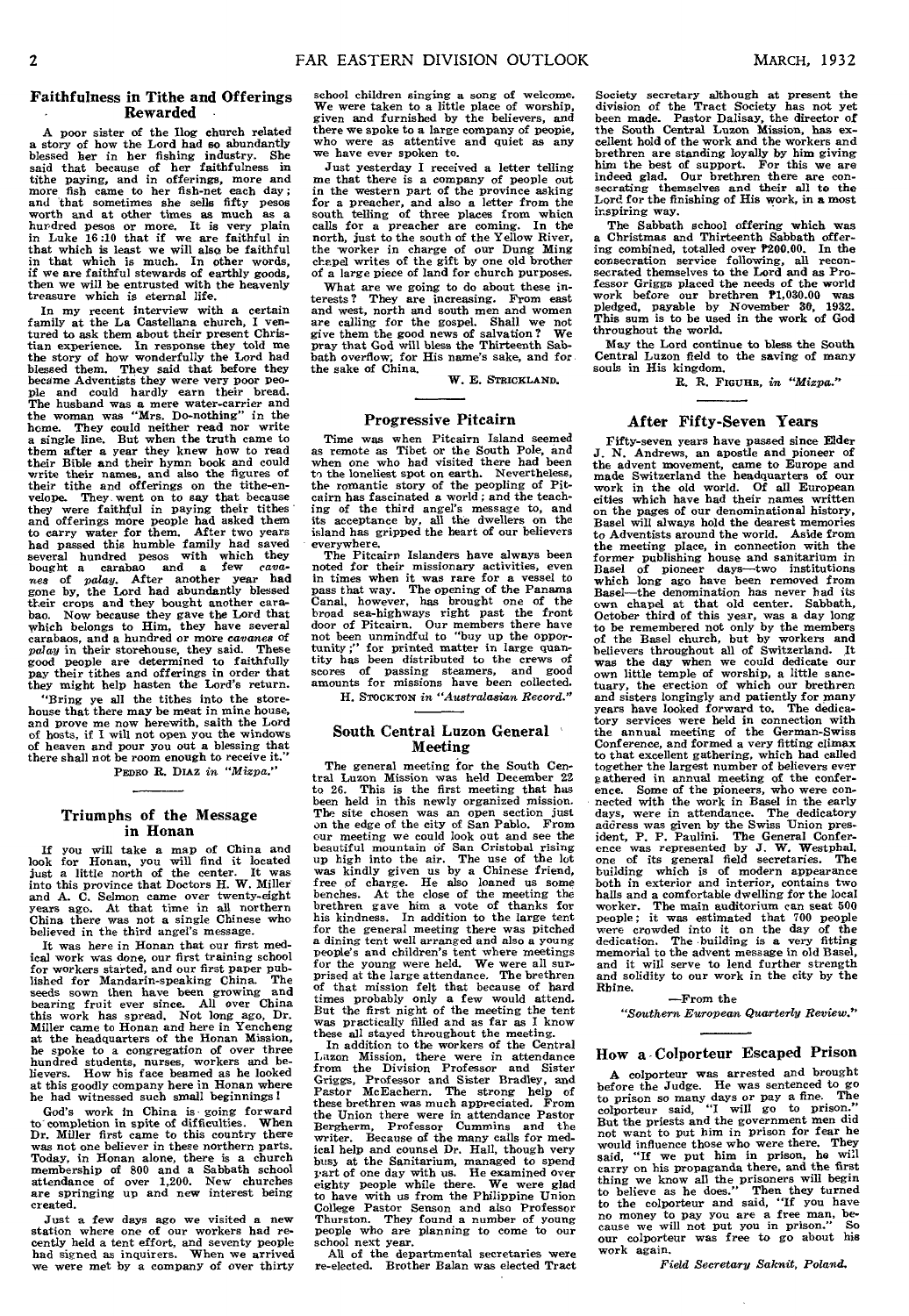

## High Points of the Winter Council

We are pleased to present a brief By EUGENE WOESNER report of the recent Winter Council *Secretary, Far Eastern Division*  of the Far Eastern Division Executive

Committee, for the information of all *Outlook* readers. This meeting is held annually following the Autumn Council of the General Conference Committee, for the purpose of distributing the funds available for the prosecution of our work throughout this Division and to lay very definite plans for the carrying forward of our activities during the ensuing year.

This first Winter Council of the newly organized Far Eastern Division was held at Baguio, Philippine Islands, December 30 to January 6. With the exception of Dr. E. E. Getzlaff of Japan, all members of the Committee were present. Elder W. A. Spicer, who is well known to the most of our readers, was present from the General Conference. Professor W. A. Scharffenberg of Shanghai, Principal of the Oriental Branch of the Home Study Institute, was also in attendance by special invitation. This institution serves both the Far Eastern and China Divisions, offering many courses of study in various languages of the Orient. Professor Scharffenberg was unanimously elected by the Council as a member of the Far Eastern Division Executive Committee.

of the Far East. As is well known, the General Conference at its Autumn Council was compelled to reduce ap-

propriations ten per cent, with the understanding that a further cut would be declared later if actual returns for 1931 fell below budget estimates. How to maintain a rapidly expanding work with *a* reduced income of ten per cent, and this on top of a six per cent cut the previous year, was one large question for solution. Exchange problems in view of certain countries of the Far East abandoning the gold standard, educational matters, unentered regions yet to be found in this Division, etc., came in for their share of attention.

Business, however, did not occupy all the time and attention of the delegates. Much time was devoted to the study of the Word, and to prayer. Elder Spicer led out in the devotional meetings. and his excellent studies were appreciated beyond measure by all. Interesting reports from field and office were given by Union superintendents and Division departmental secretaries, indicating progress during the year just closed. Statistics presented were necessarily based on an incomplete year, however, full returns not being available at the time of this Council. A brief synopsis of reports heard at the Council will be given *at* 

Weighty problems confronted the Committee as it undertook its work. The much-spokenof financial depression which has been abroad in the world for upwards of two years has not only had a marked effect upon General Conference income from which mission field appropriations a r e voted, but has also made inroads on our local income to a greater or less degree in countries



*Delegates, and Visitors in Attendance* 

sketch. the close of this

The working policy of this Division provides for two full meetings of the Executive Committee, one of which ordinarily comes in the late Spring at which time the budget for the following yeat is formulated, and other necessary business transacted. It was agreed to cancel this Spring meeting for 1932 because of the shortage of funds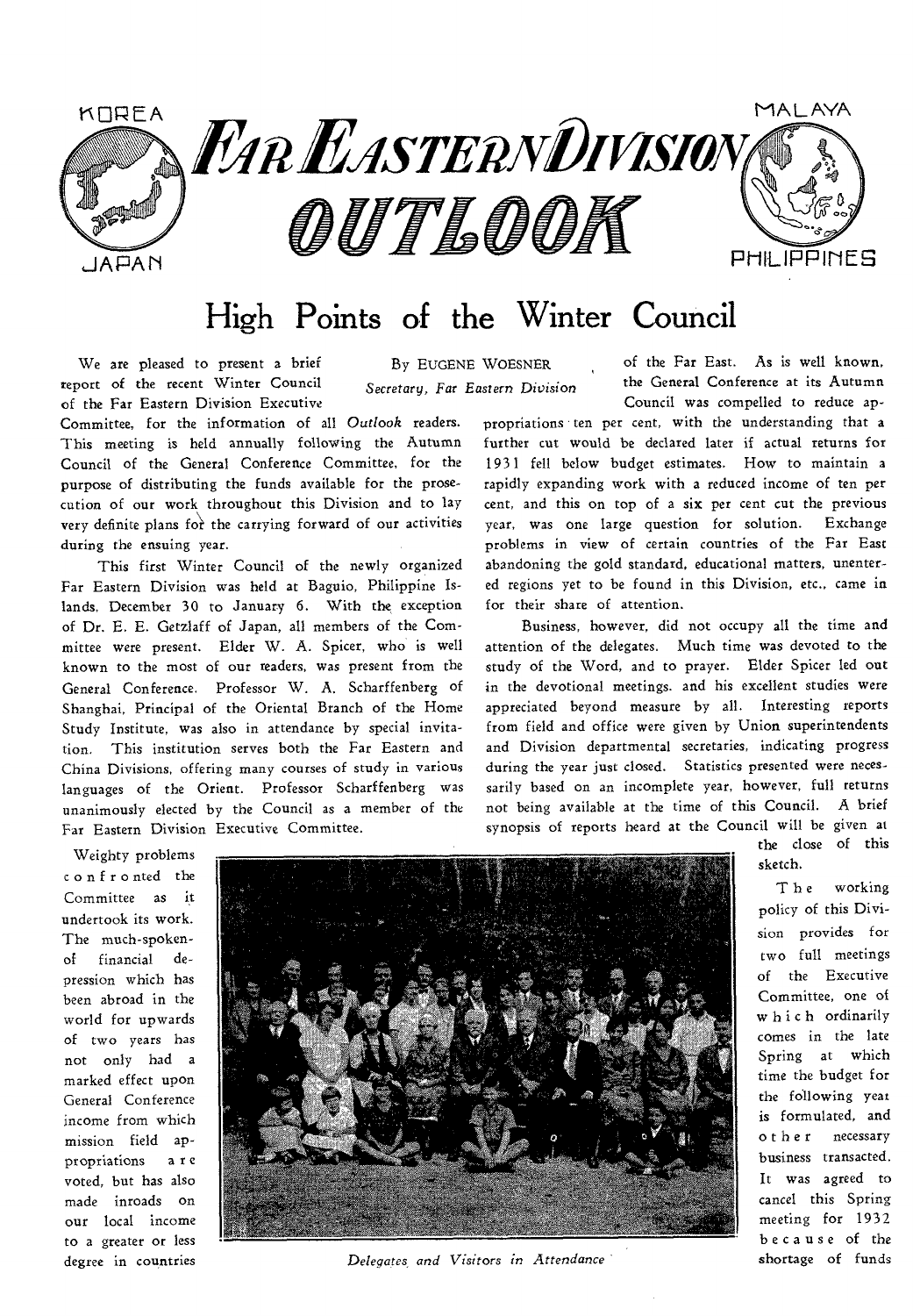and in view of the plan for calling our next Biennial Council to be held somewhere in Japan November 15-29 of this year, in conjunction with departmental conventions, provided the necessary financial arrangements can be made. The preparation of the 1933 budget was therefore referred to the Division officers and minority committee.

#### FURLOUGHS DEFERRED

In harmony with a recommendation of the General Conference Autumn Council, action was taken postponing all furloughs for one year, except in cases of manifest ill health or other equally good reason making delay im practicable. This news will come as quite a disappointment to a number of our foreign families who had planned to return to their homelands this year, and visit their loved ones again; but we know that these workers will gladly forego this pleasure in order to help out in such a time as this.

#### REDUCTION IN WAGES

Another thing that helped us in balancing our budget was the reduction in wages. Following the lead of the General Conference in reducing the wage *scale* ten *per* cent and lowering the wages of their employees according ly, the Division Auditing Committee likewise worked on the basis of a ten per cent reduction; at the same time recommending similar action on the part of Union auditing committees. It is evident that the reduction of wages, however, does not take care of the full shortage in appropriations, because of other expenses such as travel, office supplies, postage, etc. While some reduction is necessary in our working forces, the strictest economy is urged in order that our present staff may be maintained insofar as possible and the dropping of workers kept down to a minimum.

#### DISTRIBUTION OF LABOR

The Committee on Distribution of Labor recommended several transfers and readjustments as follows: L. I. Bowers of the Soonan School, Korea, to connect with the Malayan Union Seminary as superintendent of industries; H. F. Benson of Japan to connect with the Soonan School, Korea (following a short furlough) ; H. I. Smith of the Malayan Union to connect temporarily with the Philippine Publishing House as factory superintendent. Pastor F. A. Pratt (now on furlough) formerly of Siam to connect with the Philippine Union.

Missionary credentials were issued to Brother and Sister Glenn Kimble, who have recently connected with the Division.

Arrangements were made for Brother Kimble to proceed to Bangkok on the completion of building work at the Japan Junior College, to supervise building construction in connection with the proposed Siam Mission headquarters, church, etc.; in Bangkok.

Detailed itineraries were outlined for Elder Wells of the General Conference, who is coming to spend about four months in this Division; and for Elder Spicer, who has been invited to return to this Division following his China Division appointments soon after the middle of the present year.

#### DISTRIBUTION OF FUNDS

On recommendation of the Finance Committee, the regular Class 1 appropriations as voted to organizations within the Division aggregated \$301,- 661.12 (gold) . Other special appropriations include: 1931 Mission Extension Funds, \$12,9'10.00; Rental Funds, \$3,000.00; "Spring in Tithe and Offerings," Etc., \$6,072.84.

#### PLANS AND RECOMMENDATIONS

A few of the leading items passed by the Council, on recommendation from the Committee on Plans, are here given:

#### RESOLUTION OF THANKS

As we review the past year we are deeply impressed that our Heavenly Father has mercifully protected His servants and wonderfully prospered His work. Not one of our workers in this Division has been overtaken by serious calamity although some have traveled long distances by land and water. Disease has taken its toll. but how miraculously God has preserved His people heaven's records alone can fully reveal. With a reduced working force 1,486 souls were brought into the fold, and despite financial depression \$96,358.36 worth of truth- filled literature was sold. When the enemy with one cunning move planned to bring great perplexity and real oppression upon God's people the world over in regard to the observance of God's Holy Sabbath Day, God's hand again was seen in the glorious triumph last October over the proposed calendar revision.

These things, with individual experiences too numerous to list here, lead us to exclaim with Joshua, "There failed not ought of any good thing which the Lord had spoken unto the house of Israel; all came to pass;" and with the Apostle Paul, "Blessed be the God and Father of our Lord Jesus Christ, who bath blessed us with all spiritual blessings in heavenly places in Christ."

BE IT RESOLVED, Therefore, that we the committee in session do hereby express our heart-felt gratitude to our Heavenly Father and to our Lord Jesus Christ for the blessings of redemption, physical preservation, and temporal prosperity, that through heavenly agencies have been so bountifully bestowed upon us during the year 1931.

#### RESOLUTION OF SYMPATHY

As a company of Christian workers, we deeply sympathize with one another in times of sorrow, and we would at this time express our heart-

felt sympathy with Brother and Sister Kraft, Brother and Sister Dietrich of Japan; and Brother and Sister Bradley of the Far Eastern Division, in the loss of their little ones during this year, and we sincerely trust that the love of God and the comfort of the Holy Spirit may strengthen and sustain them as they continue their work without the companionship of these children. We know that if they all continue faithful God will restore again to them in His Kingdom these dear little ones which He has taken from them.

#### T H E' APPOINTMENT A N D TRAINING OF LOCAL COLPOR-TEUR LEADERSHIP

WHEREAS, We *are admonished* by the Spirit of Prophecy that world is to receive the light of truth through an evangelizing agency of the word contained in our books and periodicals ; " furthermore, "If there is one work more important than another, it is that of getting our publications before the public;" and further,<br>"The canvassing work is to be revived, and is to be carried, forward with increasing success;" and again, "The presidents of our conferences and others in responsible' positions have a duty to do in this matter that the different branches of our work

may receive equal attention ; " and WHEREAS, The experience of the years has demonstrated that leadership in the local fields to recruit, train, and supervise a group of colporteurs is absolutely necessary to give spiritual success and stability to this work, it is, therefore—

RESOLVED, (a) That we give material support and encouragement to the administrations in the several union territories in the adjustment of their laboring forces to the end that the local missions may provide themselves with field missionary secretaries to revive the colporteur work and to carry it forward with "increasing success."

(b) That, in harmony with the recent action of the General Conference Autumn Council looking to the combining of departments for reasons of economy, the Field Missionary Secretary also foster the Home Missionary work in the smaller fields, leading forth the churches in soul-winning campaigns with our smaller literature; and further, that where the constituency is small and the number of colporteurs necessarily limited the Field Missionary Secretary shall spend a portion of his time canvassing by himself and return the proceeds from his sales into the mission treasury.

(c) That joint conventions of the Publishing and Home Missionary Departments be held in the several unions early in the year to enlarge the vision and increase the efficiency of these local leaders; also that tract society secretaries and publishing house managers be invited to join in these con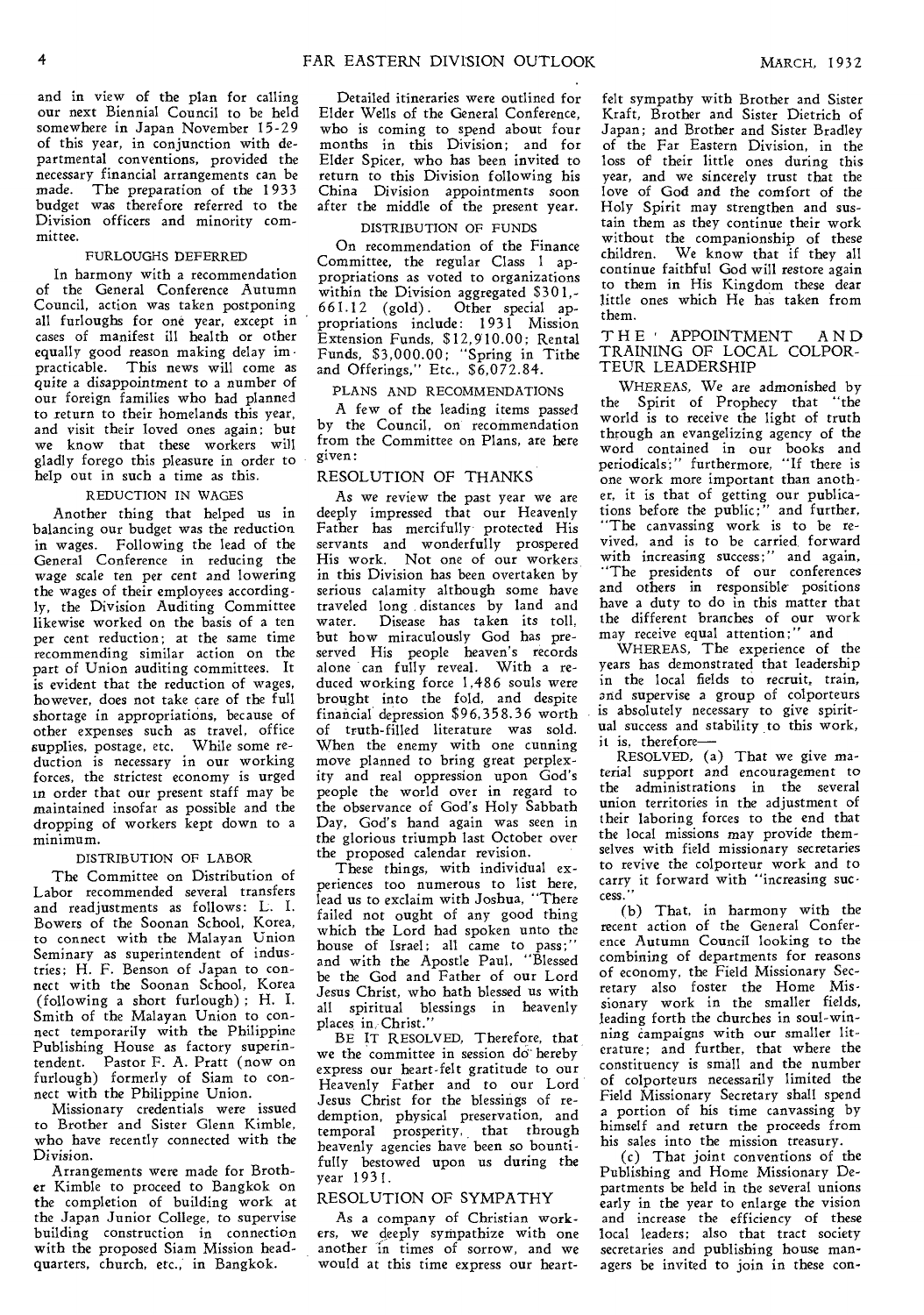ventions, time being given them to study their problems and exchange methods of successful advertising and promotion.

#### .SABBATH SCHOOL TEACHERS' TRAINING COURSE

WHEREAS, The education and training of the officers and teachers of our Sabbath schools is of vital importance to the successful *conduct* of these schools; therefore,

RESOLVED, That we at once take the necessary steps in publishing -lessons for the Officers' and Teachers' Training Course and that an earnest effort be made to establish such training course classes in every Sabbath school throughout the Division, beginning at once with our higher schools and mission headquarters, and that we urge all of our missionaries to enter enthusiastically into the plan.

#### SABBATH SCHOOL GOALS

RESOLVED, That we set as our Sabbath School Membership Goal for the year 1932 at least  $150\%$  of our church membership, and further,

RESOLVED, That the Financial Goal for this present year shall be a 10% increase over the offerings gathered in 1931.

#### FIVE YEAR EVANGELISTIC COURSE

WHEREAS, The Five Year Course for Evangelists will be the means of greatly increasing the efficiency of our evangelistic force; and whereas, due to the many reorganization problems during the year 1931, this phase of the work has not been emphasized,

RESOLVED, That during the year 1932 special efforts be made to present the advantages of this course to our workers; and further, that our Union Ministerial Association secretaries, and local Mission Directors, assist the Home Study Institute in the work of checking up the standing of each worker; and further, that the credit cards, as issued by the Division Ministerial Association Secretary to the Union Secretary, be promptly entered on the blanks supplied to each secretary and sent on to the local Mission Director, who in turn, after having made the proper entries, send the card on to the worker with a word of appreciation and encouragement.

#### PROMOTION OF HOME STUDY INSTITUTE

WHEREAS, There are still a large number of workers who are not taking advantage of the opportunities afforded them for self-improvement by the Home Study Institute, and

WHEREAS, There are a large number of students who have enrolled but who have not completed their course,

RESOLVED, That we encourage our union superintendents, local mission directors, and departmental secretaries to keep the advantages of the Home Study Institute constantly before our workers and laymembers with the object of definitely enrolling them in some course of study; and further, that special efforts be made to encourage those who have enrolled to complete their course of study; and further,

RESOLVED, That we request the Registrar of the Home Study Institute to report quarterly to union and local mission leaders of the progress being made by their workers; and further, that our superintendents and local mission directors be notified when workers have completed a course of study, and that we encourage these leaders to drop a word of appreciation and encouragement to those completing courses of *study.* 

#### THE LAYMAN'S MOVEMENT

WHEREAS, The good work being done by our thousands of laymembers in spreading the message and winning souls is but a beginning of what may be done under more thorough training, and

WHEREAS, The Spirit of Prophecy has pointed out, "Because the church members have not been properly instructed by those whom God has placed as over-seers, many are slothful servants." "It is training, education that is needed . . There should be no delay in this well-planned effort to educate the church members."

WE RECOMMEND, (a) That as far as possible laymen's soul-winning institutes be held in each church or group of *churches* in all sections of this division.

(b) That these institutes be made revival occasions, and the instruction be such as to train and orgainze the church to take a definite part in the *call* of the denomination to a greater evangelism.

#### CONDUCTING OF CHURCH INSTITUTES

WHEREAS, The leaders in the local churches are the connecting link upon which depends the success or failure of every denominational promotion plan and the spiritual vision and power of the church,

WE RECOMMEND, (a) That in the conducting of church institutes special attention be given to the problems of church officers.

(b) That immediate steps be taken to provide our churches with the new denominational Church Officers' Manual.

(c) That in each union the superintendent, treasurer, Home Missionary Secretary, Sabbath School *Secretary,* Missionary Volunteer Secretary, and Publishing House Editor, constitute a committee to adapt for *translation* the material in the dialects of the field.

#### HOLDING OF SUMMER SCHOOLS:

WHEREAS, It is true in educational

endeavor that "as the teacher is, so is the school" and the better preparation of our teachers is a means toward a more efficient expenditure of educational funds, and

WHEREAS, The holding of summer schools for the improvement of teachers according to a regular plan makes it possible for us to build our educational work on a more careful and efficient basis.

WE RECOMMEND, That each union committee lay out and follow a regular plan for the holding of vacation schools, arranging for such schools annually, if possible, otherwise at least every other year.

#### A Brief Synopsis of Reports

#### PHILIPPINE UNION

Pastor R. R. Figuhr, superintendent, in reporting for the Philippines spoke of providences and progress in the various *lines* of work carried forward in institutions and field. The six local missions into which the Union is at present organized has a membership of 14,294 (Sept. 30)—one Seventh-day Adventist for each 866 of the population. During the first three quarters of 1931, eleven hundred six baptisms were reported, with prospects of a goodly number for the fourth quarter of the year.

#### HOME MISSIONARY DEPART-MENT

Pastor J. H. McEachern, Division Publishing and Home Missionary Secretary reported for the Home Missionary department, and through the use of charts and figures graphically set forth the advance of the Laymen's Movement in the Far East. The Far Eastern Division bolds the distinction of ranking second in the matter of reporting, having at the present time a 65 % reporting membership. large number of 952 were reported as won to Christ during the nine months of 1931 through the efforts of the Laymen's Movement.

#### JAPAN

Pastor V. T. Armstrong, superintendent of the Japan Union, brought encouraging word to the Council concerning the work of the past year. In spite of untoward conditions that have faced our brethren in Japan during recent months, good progress has been made under the blessing of God.

A larger number of evangelistic efforts were carried forward the past year than ever before with encouraging *results.* The baptisms for the year, Pastor Armstrong reports, will approximate between 90 and 100, which is the *largest* number in the history of our work in Japan, the previous high mark being about 75.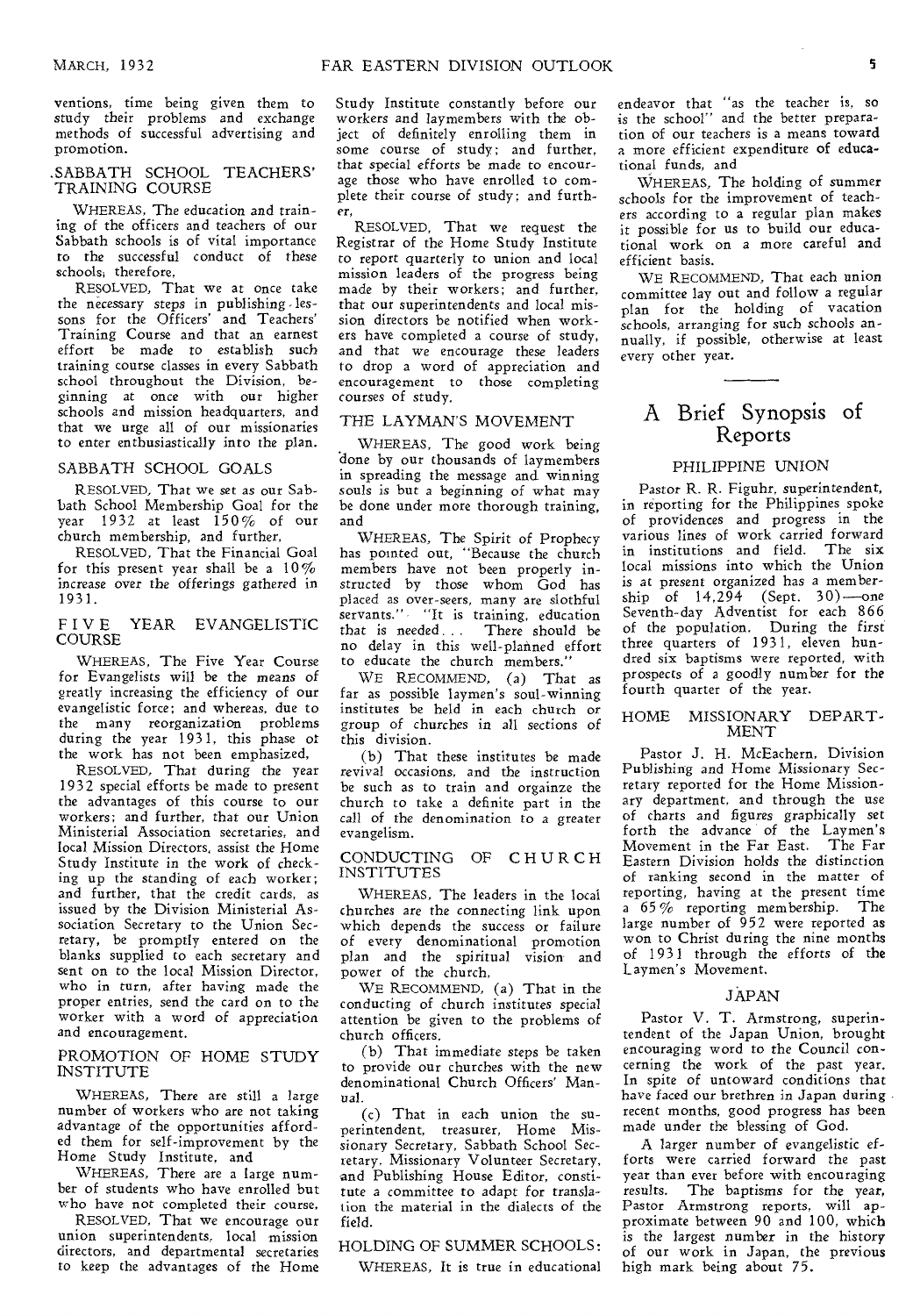While sales from the publishing house show some reduction, there are prospects for advance in the literature work. Plans' are under way for a doubled colporteur force by the middle of 1932.

Pastor Armstrong rehearsed a number of most interesting stories which illustrates the fact that God is at work in Japan and that souls are reaching out for the truth as never before.

#### EDUCATIONAL DEPARTMENT

Prof. W. P. Bradley, Educational Secretary of the Far Eastern Division, gave a most interesting report covering the educational work in Chosen, Japan, Malaya and the Philippine Is-He reports a total of 86 schools having an enrollment of 4,009 with a teaching force of 175. The attendance in our schools is approximately 14% of the church membership.

Prof. Bradley reported an active interest on the part of the students and teachers in such campaigns as Big Week, and Harvest Ingathering, as well as in evangelistic endeavor. students of the Japan Training School, for instance, under the leadership of Prof. Nelson have engaged in evangelistic work in nearby villages with encouraging results. Seventy -two baptisms have been reported from among students in our schools during the past year.

Our schools are real training centers as indicated by the fact that in the Philippine Union eighty-seven per cent of the workers have received training in our own schools. The percentage in Chosen is seventy, and in Japan about fifty-five per cent. Our higher schools at present have an enrollment of 1,202, and employ 83 teachers, Fifty-six buildings are used and the combined acreage is 246.

#### CHOSEN UNION

Pastor H. A. Oberg briefly outlined the history of our work in Korea which began in 1904 when two Koreans passing down the streets of a Japanese city read a sign in Chinese characters announcing Seventh-day Adventist meetings within the hall. Through the years the work has grown steadily and the Chosen Union now has a membership of 2,343, with a Sabbath school membership nearly three times that figure. Nine hundred thirty-five new members were ad. ded to the Sabbath schools of Korea the past year. Through the transfer of the Kando Mission 496 Sabbath school members were lost to the Chosen Union, and 128 regular church members. This work had been fostered for sixteen years. In spite of the depression Sabbath school offerings have kept abreast of the previous year. Tithe receipts show some decrease. The literature sales will perhaps reach Yen 40,000 for the year, a figure within one thousand yen of the prev-

ious year. An active interest has been taken in evangelism the past year with gratifying results.

#### MEDICAL

Dr. H. A. Hall, Division Medical Secretary and Superintendent of the Manila Sanitarium, outlined briefly the development of the medical work in Manila, and in other unions of the Far East. We now have a medical center in each one of the four unions, three of which carry on hospital-dispensary or clinic work in addition.

During the past year 304 surgical operations were performed in the Manila Sanitarium; and to date over 1,400 with surgical deaths of only one. Sixteen nurses are in training in the Manila institution and the work is reported to be in a flourishing condition in spite of the financial depression which is having a marked effect on other hospitals in the city.

#### PUBLISHING DEPARTMENT

From four well equipped publishing houses representing an investment of nearly \$200,000 a stream of literature has come forth aggregating sales of approximately one and three-quarters million dollars (gold) to date.

At the present time there are 218 colporteurs in the field, an increase of 116 during the past year, or more than 100 *%* . While publishing house *sales* show some decrease, due largely to reduction in overseas exports, the colporteur sales during the last eleven months of 1931 actually show a gain of about \$5,000.00. The deliveries also have been exceptionally good it is reported.

The need for local field secretaries in Japan and Malaya was pointed out, and an appeal made to responsible committees to meet this lack.

#### MISSIONARY VOLUNTEER DE-PARTMENT

With approximately 8,800 youths and children within our ranks in the Far Eastern Division, there are 203 societies with a membership of 4,909; 2,323 of whom are observing the Morning Watch. During the past year 252 Bible Year Certificates were issued. Reading Courses completed total 348, while Standard of Attainment Certificates issued were 49 in number.

The purpose of this department as expressed in its motto, "To Save From Sin and Guide in Service" has been to an extent realized. Three hundred thirty-one young people have been baptized the past year. A large amount of missionary work was done, missionary visits for instance numbering 33,757; Bible readings and gospel meetings held 16,756; books, tracts and periodicals distributed 72,499. The young people have also engaged in Harvest Ingathering work and other campaigns.

#### SABBATH SCHOOL

Sister Griggs presented an encouraging report showing progress in the Sabbath school work of the Far Eastern Division. There were on September 30, 1931, a total of 584 Sabbath schools in the Division with a membership of 22,603; an increase of 1,025 in membership and of 1,161 in the attendance. There are 3,419 Home Department members.

Chosen stands at the head when we consider the Sabbath school membership' as compared with church membership, and this Union has been working on a goal of 7,000 Sabbath school members to be reached by the close of 1931. Japan gained two Sabbath schools and 80 additional members.

Malaya has made gains in nearly every feature of Sabbath school work, and have added six new schools during the three quarters resulting in an increased membership of 163. The Philippine Union with a membership of 13,176 records an average attendance of 11,750. Forty-five new schools were added during the three quarters with 500 members. Nine hundred twenty-two Sabbath school members were baptised and united with the church.

The importance of the Teachers' Training Course was stressed.

Our Sabbath schools are the greatest single factor in the raising of funds for our world-wide mission work, approximately one-half of all mission offerings coming from the Sabbath schools of the denomination. Offerings in the Far Eastern Division during the first nine months of 1931 aggregate \$14,902.03, a shortage of  $$1,403.02$  as compared with receipts for the corresponding period of the previous year.

"The royal law of the Sabbath school is to receive that we may give, to learn that we may do."

#### HOME STUDY INSTITUTE

Professor W. A. Scharffenberg, principal of the Oriental Branch of the Home Study Institute, reported for that institution. The past year has been the best in the history of the Institute with 256 matriculations making a grand total of 1,630 to date. This record exceeds the total matriculations for the first five years cf the operation of the school, and is more than any previous year. During this same time there were 766 enrollments bringing total enrollments to 3,964. Enrollments in language predominate, with Evangelism standing second. Certificates issued to date by the School number 1,696, which means that 43 % of all students taking work have completed their courses to date.

Counting four subjects per student, that usually taken in resident schools, the Home Study Institute has an average of 350 in constant attendance.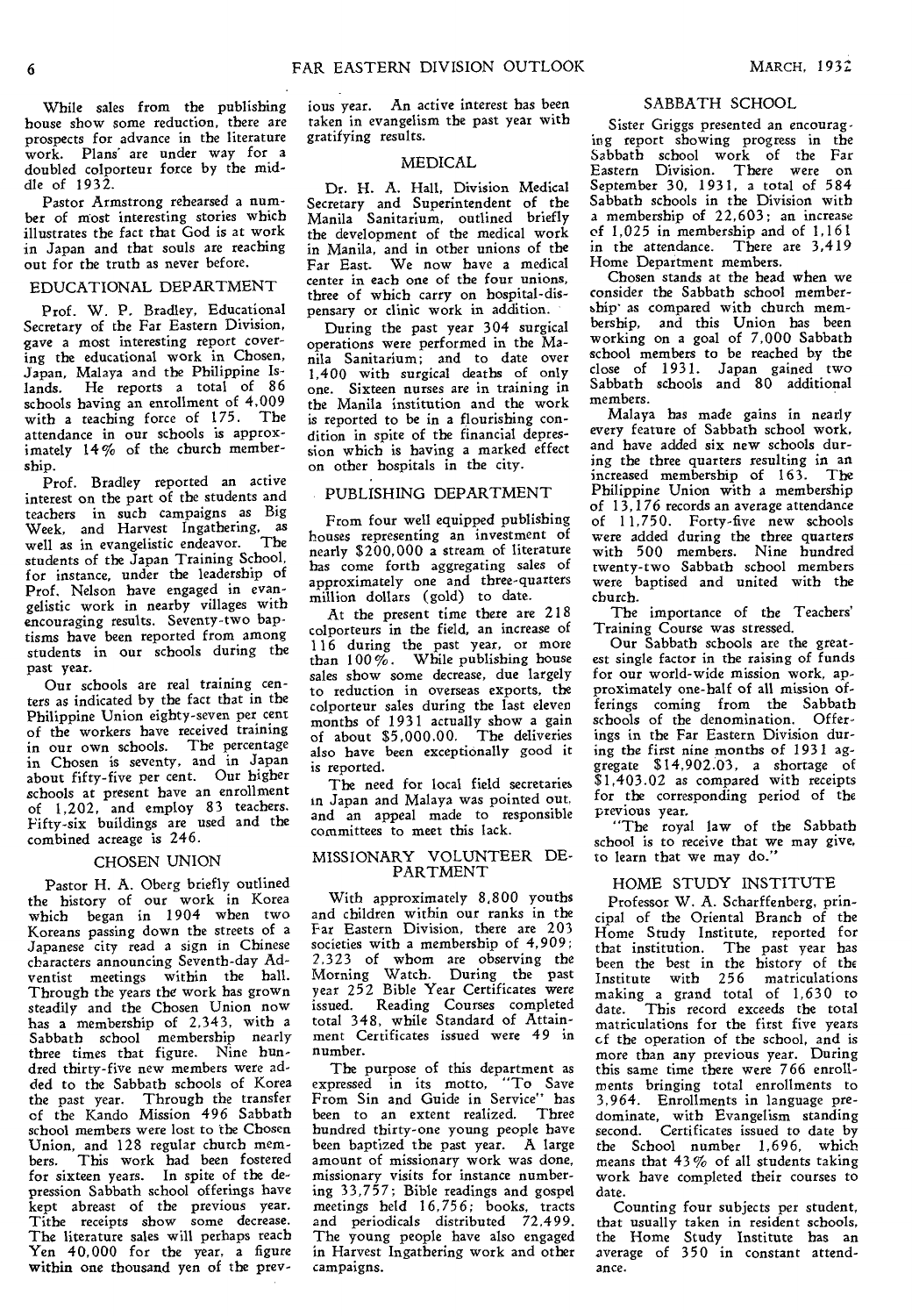## **Departmental Page**

#### Notes from the Sabbath School Department

What is the most important work of the Sabbath school?

"Personal work for every pupil," says J. G. Moffitt, "is really the most important goal in our Sabbath school—the winning of its members to Christ. Only when each officer and teacher realizes the import of this subject, will our Sabbath schools accomplish more in the conversion of our youth."

"Who will be earnest workers for souls in our Sabbath schools? Who will take the youth separately, and talk and pray with them, and make personal appeals to them, beseeching them to yield their hearts to Jesus?" *Testimonies* on *Sabbath School* Work, p. 15. \* \* \*

Elder J. L. McElhany said at the last General Conference: "As a conference president, I used to say frequently that if I had to choose between the preaching service and the Sabbath school, I would always choose the Sabbath school, and I think it would not need much of an argument to establish the fact that this would be more practicable. It would be more effectual, more efficient in building up the faith of our people."

\* \* \* Brother Detamore, our Sabbath school secretary in Malaya, writes: "We have just had the largest Investment offering (the fourth quarter of 1931) ever given in Malaya, even when we were with the Indies, so the slump hasn't been successful in defeat-

ing the Investment plan."<br> $* * * *$ A very interesting article has come to us entitled, "Why Every Believer Should Be an Enrolled Member of the Sabbath School." This is written by Elder J. I. Robison of South Africa. The article is too long to quote in full, but we will give a few excerpts

from it as follows: "Why is the Sabbath School such a treasure among us as a people? I believe the secret lies in the spiritual help that the Sabbath school so abundantly provides for all its members. It is a builder of the faith, and more than that, it is a builder of faith. It builds us up in the most precious truth, and increases our faith in this movement.

"Every believer in our ranks should be enrolled as a member of the Sabbath school. First, our workers need the Sabbath school, and the Sabbath school needs the inspiration and help that our pastors and workers can give. Upon visiting a church, if I see the pastor present and on time at Sabbath school and teaching a class in the

corner, then I feel sure that he is a real spiritual leader of a live church, and that he is interested in all the activities of his pastorate. And so may our workers be real examples to the flock in regular Sabbath school attendance and leadership!

"Our lay brethren and sisters need the Sabbath school far more than most of them realize. As an educational value the Sabbath school is second to no other agency in the church in teaching the precious truths of this Message and in keeping alive an interest in our great mission program. And then as a spiritual value, a well conducted Sabbath school is one of the greatest factors in the church in building up the faith and confidence of all our members in the glorious triumph of the third angel's message."

Every word in the above paragraphs is true. Our Sabbath schools are treasures and builders of faith. Every pastor and every church officer as well as every member of the church should be an enrolled and an active member in the Sabbath school, first for his own sake, and secondly for the good he can do in the Sabbath school for others. Let us all renew our interest, zeal and earnestness in the Sabbath school, and build up the work of God by being faithful, loyal members of the Sabbath school, the *Heart of the Church.* 

BLANCHE E. GRIGGS.

#### A New Undertaking

At the recent Division Council action was taken to establish a Home Commission to work in collaboration with the General Conference Home Commission, for the betterment of the borne life of our believers in the Far Eastern Division. Christianity finds its first and chief expression in the home. There are many practical problems in connection with securing and maintaining desirable Christian culture in the homes of our people. It is the purpose of this Commission to help in the solution of these problems.

The Commission is composed of nine members of which Sister J. H. McEachern has been asked to serve as The Commission is as follows:

Mrs. J. H. McEachern, (Chairman) Prof. W. P. Bradley Dr. H. A. Hall Mrs. Eugene Woesner Mrs. R. R. Figuhr Mrs. Theodora Wangerin Mrs. A. J. Werner Mrs. V. T. Armstrong Mrs. Blanche E. Griggs It will be noticed that each union

in the Division is represented in the Commission. We want to see this good work carried forward in every part of our Division.

The Home Commission of the Far Eastern Division will begin its work in a very simple way. It has neither funds nor ways and means of doing otherwise. It is earnestly hoped, however, that with the blessing of God much good may eventually come to the homes of our people throughout the Division. Indeed, we trust that the Home Commission may do a work that will be a great blessing to many homes where our blessed truth is not yet known. We look for it to become a real missionary agency.

#### FREDERICK GRIGGS.

The date for the BIG WEEK throughout the Far Eastern Division has been set for May 7-14. The goal is \$3,400.00 gold, apportioned to Unions on the same basis as last year.

JUNIOR CORNER Clouds Without Water Jude 12

It is no compliment to be called a cloud without water. Sometimes the clouds come floating across the sky and we look for rain, but none comes. They do not live up to our expectations. They promise rain but the promise is unfulfilled.

Some boys and girls are like these<br>clouds. They go to church or Sab-They go to church or Sabbath school without studying the lesson, pay no attention to the teacher while there, and come away with little idea of the good things that were said. They go through the form of attending, but their lives do not show that they benefited by the exercises.

Then, there are those who are quick to make promises but slow to fulfill them. Father says to John, "Bring me the *saw* from the tool-box." John readily says, "Yes," and away he goes. But on the way his attention is attracted to something else and he forgets all about his errand. After waiting and being delayed for several minutes, father has to go for the saw himself.

Some people like to appear to be more important than they really are. They like to be regarded as wealthy, or influential, or learned, beyond their real ability. In every-day speech we refer to them as "bluffers."

We have all seen boys and girls who drift around, play and laugh, but never work. They try to play their way through school and they cultivate lazy habits which are a hindrance to them all through life.

All these people are "clouds without water, carried along by winds." They are disappointing to all sensible folk. Much wind but no water! It is better to be able to produce *results*  with little commotion, to be a cloud full of life-giving, refreshing, showers. W. P. BRADLEY.